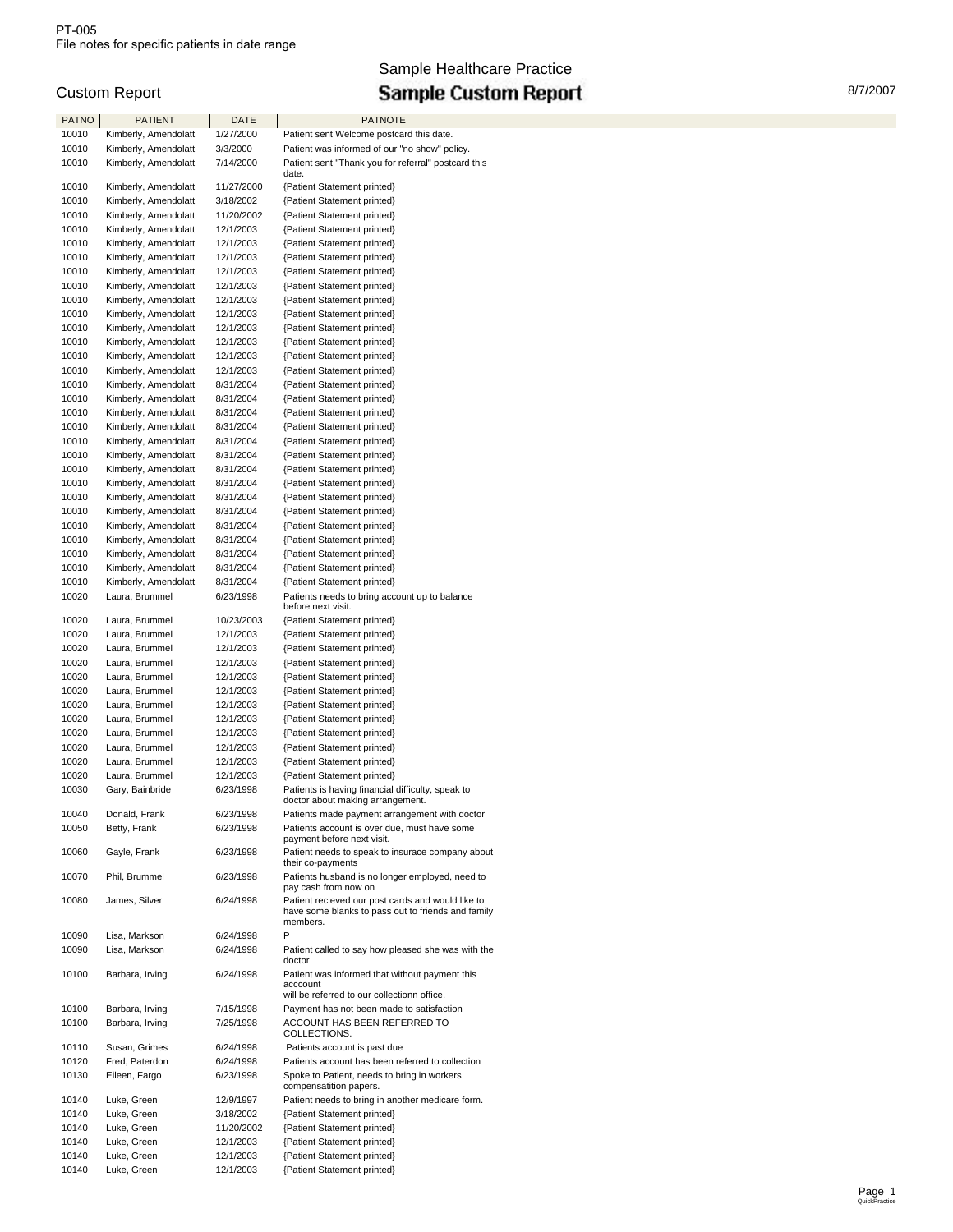### PT-005

File notes for specific patients in date range

|       | <b>PATIENT</b>    | DATE       | <b>PATNOTE</b>                                                              |
|-------|-------------------|------------|-----------------------------------------------------------------------------|
| 10140 | Luke, Green       | 12/1/2003  | {Patient Statement printed}                                                 |
| 10140 | Luke, Green       | 12/1/2003  | {Patient Statement printed}                                                 |
| 10140 | Luke, Green       | 12/1/2003  | {Patient Statement printed}                                                 |
| 10140 | Luke, Green       | 12/1/2003  |                                                                             |
|       |                   |            | {Patient Statement printed}                                                 |
| 10140 | Luke, Green       | 12/1/2003  | {Patient Statement printed}                                                 |
| 10140 | Luke, Green       | 12/1/2003  | {Patient Statement printed}                                                 |
| 10140 | Luke, Green       | 12/1/2003  | {Patient Statement printed}                                                 |
| 10140 | Luke, Green       | 12/1/2003  | {Patient Statement printed}                                                 |
| 10150 | Harley, Valenti   | 6/23/1998  | Doctor would like payment before treament begins.                           |
| 10150 | Harley, Valenti   | 3/18/2002  | {Patient Statement printed}                                                 |
| 10150 | Harley, Valenti   | 11/20/2002 | {Patient Statement printed}                                                 |
|       |                   |            |                                                                             |
| 10150 | Harley, Valenti   | 12/1/2003  | {Patient Statement printed}                                                 |
| 10150 | Harley, Valenti   | 12/1/2003  | {Patient Statement printed}                                                 |
| 10150 | Harley, Valenti   | 12/1/2003  | {Patient Statement printed}                                                 |
| 10150 | Harley, Valenti   | 12/1/2003  | {Patient Statement printed}                                                 |
| 10150 | Harley, Valenti   | 12/1/2003  | {Patient Statement printed}                                                 |
| 10150 | Harley, Valenti   | 12/1/2003  | {Patient Statement printed}                                                 |
| 10150 | Harley, Valenti   | 12/1/2003  | {Patient Statement printed}                                                 |
| 10150 | Harley, Valenti   | 12/1/2003  | {Patient Statement printed}                                                 |
|       |                   |            |                                                                             |
| 10150 | Harley, Valenti   | 12/1/2003  | {Patient Statement printed}                                                 |
| 10150 | Harley, Valenti   | 12/1/2003  | {Patient Statement printed}                                                 |
| 10150 | Harley, Valenti   | 12/1/2003  | {Patient Statement printed}                                                 |
| 10160 | Ben, Perez        | 6/23/1998  | Patients insurance company is no longer going to                            |
|       |                   |            | cover his disabliity.                                                       |
| 10160 | Ben, Perez        | 3/18/2002  | {Patient Statement printed}                                                 |
| 10160 | Ben, Perez        | 11/20/2002 | {Patient Statement printed}                                                 |
| 10160 | Ben, Perez        | 12/1/2003  | {Patient Statement printed}                                                 |
| 10160 | Ben, Perez        | 12/1/2003  | {Patient Statement printed}                                                 |
| 10160 | Ben, Perez        | 12/1/2003  | {Patient Statement printed}                                                 |
| 10160 | Ben, Perez        | 12/1/2003  | {Patient Statement printed}                                                 |
|       |                   |            |                                                                             |
| 10160 | Ben, Perez        | 12/1/2003  | {Patient Statement printed}                                                 |
| 10160 | Ben, Perez        | 12/1/2003  | {Patient Statement printed}                                                 |
| 10160 | Ben, Perez        | 12/1/2003  | {Patient Statement printed}                                                 |
| 10160 | Ben, Perez        | 12/1/2003  | {Patient Statement printed}                                                 |
| 10160 | Ben, Perez        | 12/1/2003  | {Patient Statement printed}                                                 |
| 10160 | Ben, Perez        | 12/1/2003  | {Patient Statement printed}                                                 |
| 10160 | Ben, Perez        | 12/1/2003  | {Patient Statement printed}                                                 |
| 10170 | Carmen, Harquail  | 6/23/1998  | Patients needs to get new cards from insurance                              |
|       |                   |            | company.                                                                    |
| 10180 | Linda, Markson    | 6/23/1998  | Patient needs to make payment                                               |
| 10190 | Craig, Edwards    | 6/24/1998  | Doctor recommends a second opion.                                           |
|       |                   |            |                                                                             |
| 10200 | Juan, Berns       | 6/24/1998  | Patient has recieved our mailers and would like to<br>make and appointment. |
| 10220 | Margaret, Harris  | 6/24/1998  | Patient came in on this date to use their free visit                        |
|       |                   |            | coupo                                                                       |
| 10221 | Margie, Connolly  | 6/24/1998  | Patient needs copies of all records.                                        |
| 10230 | Robert, White     |            | Patient is going to be paying fpr services weelkly                          |
|       |                   |            |                                                                             |
|       |                   | 6/24/1998  |                                                                             |
|       |                   |            | instead of monthly payment<br>plan.                                         |
|       |                   |            |                                                                             |
| 10240 | Susan, Bennett    | 6/24/1998  | Patient called and told receptioist how pleased they<br>were with           |
|       |                   |            | ther doctor and his staff.                                                  |
| 10250 | Robert, Blair     | 6/24/1998  | Patient came in today for their free consultation.                          |
| 10250 | Robert, Blair     | 7/15/1998  | Patient came in today and decided to continue                               |
|       |                   |            | seeing the doctor on a regular basis.                                       |
| 10260 | Samuel, Flynn     | 6/24/1998  | Patient hasn""""t met their deductible.                                     |
|       |                   |            | Remainding balance is currently \$175.00.                                   |
| 10270 | Cathy, Day        | 6/24/1998  | Patient would like a statement of acount.                                   |
| 10280 | Catherine, Garcia | 6/24/1998  | Patients wife is now in need of doctors care                                |
|       |                   |            | Isn""""t covered on the plan.                                               |
|       |                   |            | Office will try and make some sort of payment                               |
|       |                   |            | arrangem                                                                    |
| 10290 | Carl, Lambert     | 6/24/1998  | Patients husband is swiotching companies and will                           |
|       |                   |            | need to                                                                     |
|       |                   |            | show proof of new insurance.                                                |
| 10300 | Karen, Lambert    | 6/24/1998  | Patient recieved our newsletter                                             |
| 10300 | Karen, Lambert    | 7/14/1998  | Freinds and family of this patient have been coming                         |
|       |                   |            | for regular check-ups                                                       |
| 10300 | Karen, Lambert    | 7/21/1998  | Patient recieved discount in return for al their                            |
|       |                   |            | referrals.                                                                  |
| 10310 | Nancy, Kirby      | 6/24/1998  | Patient will not be coming back due to finacial<br>reasons                  |
|       |                   |            |                                                                             |
| 10310 | Nancy, Kirby      | 7/15/1998  | Sebt balnce to home address.                                                |
| 10320 | Robert, Robinson  | 6/24/1998  | Patient needs to update insurance cards                                     |
| 10330 | Suzanne, Robinson | 6/24/1998  | Patient needs to speak to doctor about arrange                              |
|       |                   |            | home visits.                                                                |
| 10340 | Arlene, Ryan      | 6/24/1998  | Patient ahs over due balance.                                               |
| 10350 | Tonya, Ryan       | 6/24/1998  | Patient had conference with doctor about seeking                            |
|       |                   |            | additional help.                                                            |
| 10360 | Melissa, Ryan     | 6/24/1998  | Patients recieved our news letter and called to<br>discuss up and           |
|       |                   |            | coming new treatments.                                                      |
| 10370 | David, Taylor     | 6/24/1998  | Patients account needs to be updated for new                                |
|       |                   |            | insurance reasons                                                           |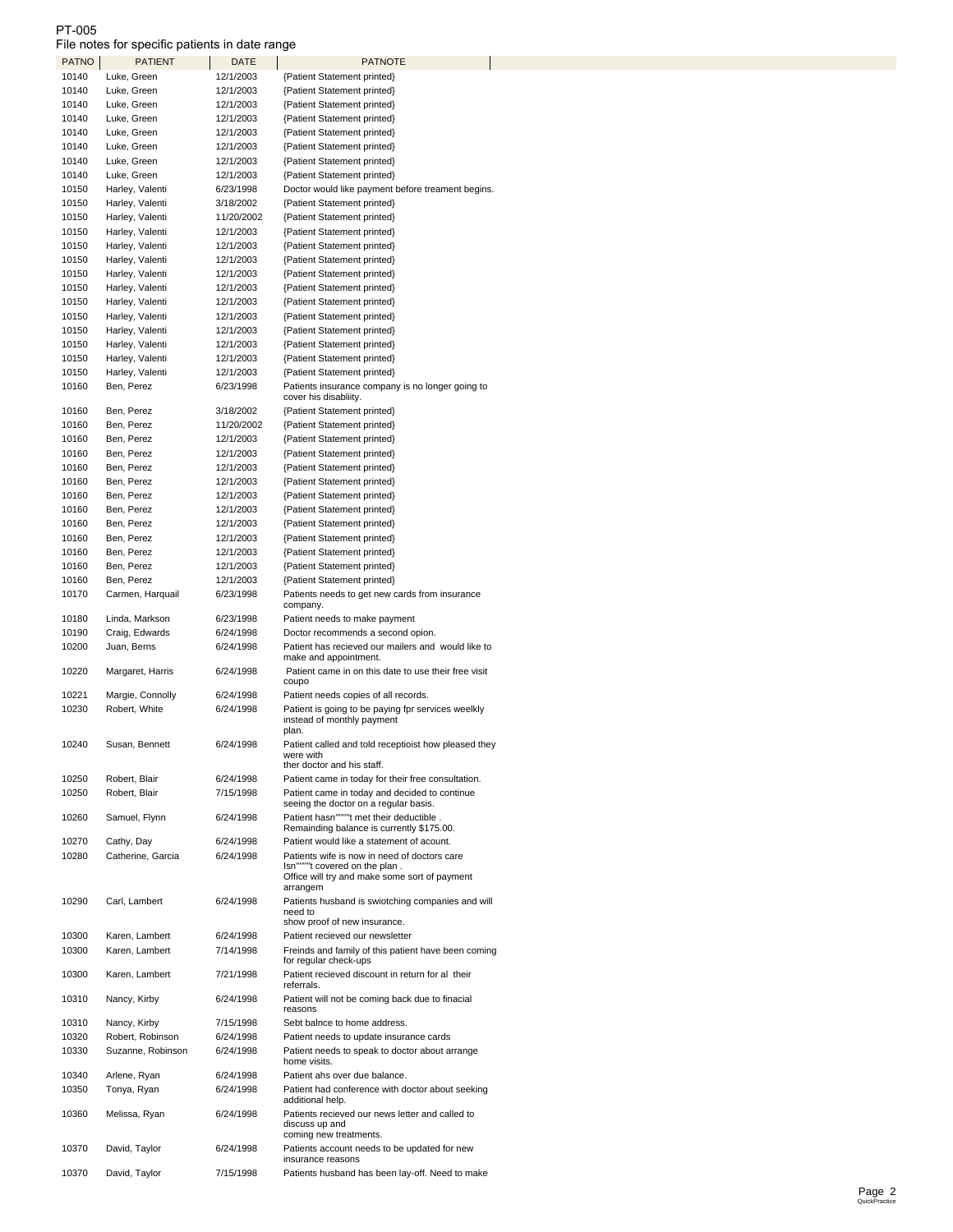## PT-005 File notes for specific patients in date range

| PATNO | <b>PATIENT</b>        | DATE                                                | <b>PATNOTE</b>                                                         |  |  |
|-------|-----------------------|-----------------------------------------------------|------------------------------------------------------------------------|--|--|
|       |                       |                                                     | payments                                                               |  |  |
|       |                       |                                                     | before next visit                                                      |  |  |
| 10380 | Meredith, Kirk        | 6/24/1998                                           | Patient is very pleased with the office staff.                         |  |  |
| 10390 | Ralph, Silverberg     | 6/24/1998                                           | Patient has very large overdue balance                                 |  |  |
| 10390 | Ralph, Silverberg     | 7/15/1998                                           | Patient called about balance, will make some sort                      |  |  |
|       |                       |                                                     | of arrangemnt with this pffice<br>asap.                                |  |  |
| 10400 | Charlotte, Silverberg | 6/24/1998                                           | Patient called, recieved post card mailers.                            |  |  |
|       |                       |                                                     |                                                                        |  |  |
| 10400 | Charlotte, Silverberg | 7/15/1998                                           | Patient called to schedule appointment.                                |  |  |
| 10410 | Richard, Vale         | 6/24/1998                                           | Patients attorney is dispuited this csae finanicaly.                   |  |  |
| 10420 | Myrl, Chan            | 6/24/1998                                           | Copies of this patients files have been forward to                     |  |  |
|       |                       |                                                     | the attorney.                                                          |  |  |
| 10430 | Teresa, Paul          | 6/24/1998                                           | Completed his visits.                                                  |  |  |
| 10440 | Katrina, Paul         | 6/24/1998                                           | Doctor is uncomfortable with this patients physical                    |  |  |
|       |                       |                                                     | condition.                                                             |  |  |
| 10450 | Josi, Paul            | 6/24/1998<br>6/24/1998                              | Patient feels taht they are being over-charged.                        |  |  |
| 10460 | Candace, Underwood    | All personal information on this file is to be kept |                                                                        |  |  |
|       |                       |                                                     | confidenta,<br>between patient and doctor ONLY!!!!                     |  |  |
| 10470 | Jody, Liam            | 6/24/1998                                           | Patient has finincial difficulity                                      |  |  |
|       |                       |                                                     |                                                                        |  |  |
| 10480 | Connie, Booker        | 6/24/1998                                           | Insurance company has denied all payments                              |  |  |
| 10490 | Gary, Booker          | 6/24/1998                                           | Insurance company has denied all payments to this<br>office.           |  |  |
|       |                       |                                                     | Patient needs to make some sort of payment                             |  |  |
|       |                       |                                                     | arrangement.                                                           |  |  |
| 10500 | Windell, Hebert       | 6/24/1998                                           | Recived post card mailers, would like to seet up                       |  |  |
|       |                       |                                                     | free consultation                                                      |  |  |
|       |                       |                                                     | with the doctor asap.                                                  |  |  |
| 10510 | Kathleen, Delaqua     | 6/24/1998                                           | Familly has now started to visit the office basis.                     |  |  |
| 10510 | Kathleen, Delaqua     | 6/24/1998                                           | Patient seems to be satisfied with the doctor                          |  |  |
| 10520 | Susan, Falbo          | 6/24/1998                                           | Received the news letter.                                              |  |  |
| 10520 | Susan, Falbo          | 7/15/1998                                           | Called to set up appointment.                                          |  |  |
| 10530 | Elizabeth, Iorio      | 6/24/1998                                           | Patient has not been keeping appointmnets                              |  |  |
| 10530 |                       | 7/15/1998                                           | Has called the patients home many times and no                         |  |  |
|       | Elizabeth, Iorio      |                                                     | response.                                                              |  |  |
| 10540 | Catherine, Hubber     | 6/24/1998                                           | No status on this account.                                             |  |  |
| 10550 | Tiffany, Gregsen      | 6/24/1998                                           | Account is on hold.                                                    |  |  |
|       |                       |                                                     |                                                                        |  |  |
| 10560 | Steven, Thomas        | 6/24/1998                                           | Account has been put on hold till insurance claims<br>area settled.    |  |  |
| 10570 | Terry, Velez          | 6/24/1998                                           | Patient like the newsletter and feels more should be                   |  |  |
|       |                       |                                                     | distributed                                                            |  |  |
|       |                       |                                                     | within other doctors office.                                           |  |  |
| 10580 | Joy, Rodriquez        | 6/24/1998                                           | Account has been terminnate due to non-payment.                        |  |  |
| 10590 | Stacy, Rodriquez      | 6/24/1998                                           | Patient came in for free consultation.                                 |  |  |
| 10590 | Stacy, Rodriquez      | 7/15/1998                                           | Patient would like to continue seeing the doctor on                    |  |  |
|       |                       |                                                     | a regular basis                                                        |  |  |
| 10600 | Bradley, Rojas        | 6/24/1998                                           | Patient doesn""""t like to waite when being visited.                   |  |  |
| 10610 | Edmund, Rojas         | 6/24/1998                                           | Patient doesn""""t want to pay full amount until                       |  |  |
|       |                       |                                                     | insurance is confirmed.                                                |  |  |
| 10620 | Eugenia, Gojas        | 6/24/1998                                           | Patienthas been very good with payments and                            |  |  |
|       |                       |                                                     | would like to ask                                                      |  |  |
|       |                       |                                                     | the doctor for a free consultation for a family                        |  |  |
|       |                       |                                                     | member.                                                                |  |  |
| 10630 | Todd, Rojas           | 6/24/1998                                           | Received post card mailers.                                            |  |  |
| 10640 | Dolores, Dodge        | 6/24/1998                                           | All personal information on this account has been                      |  |  |
|       |                       |                                                     | changed,<br>please refer to patient file for new information.          |  |  |
|       |                       |                                                     |                                                                        |  |  |
| 10650 | Anna, James           | 6/24/1998                                           | All records have been transfered to the hospital<br>office for further |  |  |
|       |                       |                                                     | review.                                                                |  |  |
| 10660 | Debra, James          | 6/24/1998                                           | Patient needs to pay the balance as soon possible.                     |  |  |
| 10670 | Lacey, James          | 6/24/1998                                           | Patients is very pleased with the doctors                              |  |  |
|       |                       |                                                     | recommendations.                                                       |  |  |
| 10680 | Beverly, James        | 6/24/1998                                           | All records are neede tp be sent to the hospital foer                  |  |  |
|       |                       |                                                     | review                                                                 |  |  |
|       |                       |                                                     |                                                                        |  |  |
| 10690 | Natalie, Franklin     | 6/24/1998                                           | The attorney has requested al bills and payments                       |  |  |
|       |                       |                                                     | on this account so                                                     |  |  |
|       |                       |                                                     | he can speak to workers comp.                                          |  |  |
| 10700 | Bonnie, Hershfeld     | 6/24/1998                                           | Recevied news letter.                                                  |  |  |
| 10700 | Bonnie, Hershfeld     | 7/15/1998                                           | Made appointment                                                       |  |  |
| 10700 | Bonnie, Hershfeld     | 7/26/1998                                           | Decided to see the doctor on a regular basi                            |  |  |
| 10710 | Lucille, Williams     | 6/24/1998                                           | Received post card mailers and feels mor should                        |  |  |
|       |                       |                                                     | be                                                                     |  |  |
|       |                       |                                                     | distributed in other doctors offices by word of mouth                  |  |  |
| 10720 | Mary Ann, Keebler     | 6/24/1998                                           | Patient has been made aware of being late will                         |  |  |
|       |                       |                                                     | delay visit                                                            |  |  |
|       |                       |                                                     | by AT LEAST 1/2 Hour or more.                                          |  |  |
| 10730 | Beth, Keebler         | 6/24/1998                                           | Very happy with the staff                                              |  |  |
| 10740 | Courtney, Keebler     | 6/24/1998                                           | Office has informed patient that co-pays must be                       |  |  |
|       |                       |                                                     | given at time of visit                                                 |  |  |
| 10750 | Paul, Kirkland        | 6/24/1998                                           | Patient has been made aware of the possible                            |  |  |
|       |                       |                                                     | waiting time<br>even with apointment.                                  |  |  |
|       |                       |                                                     |                                                                        |  |  |
| 10760 | Ernestine, Kirkland   | 6/24/1998                                           | Patient hs been made awae of our no show policy.                       |  |  |
| 10770 | Alyson, Kern          | 6/24/1998                                           | Patient can no longer have a walk in appt.                             |  |  |
| 10780 | Lucas, Kern           | 6/24/1998                                           | Patient is longer able to ust walk in                                  |  |  |
| 10790 | Lauren, Kern          | 6/24/1998                                           | Patient has been made aware of the no show policy                      |  |  |